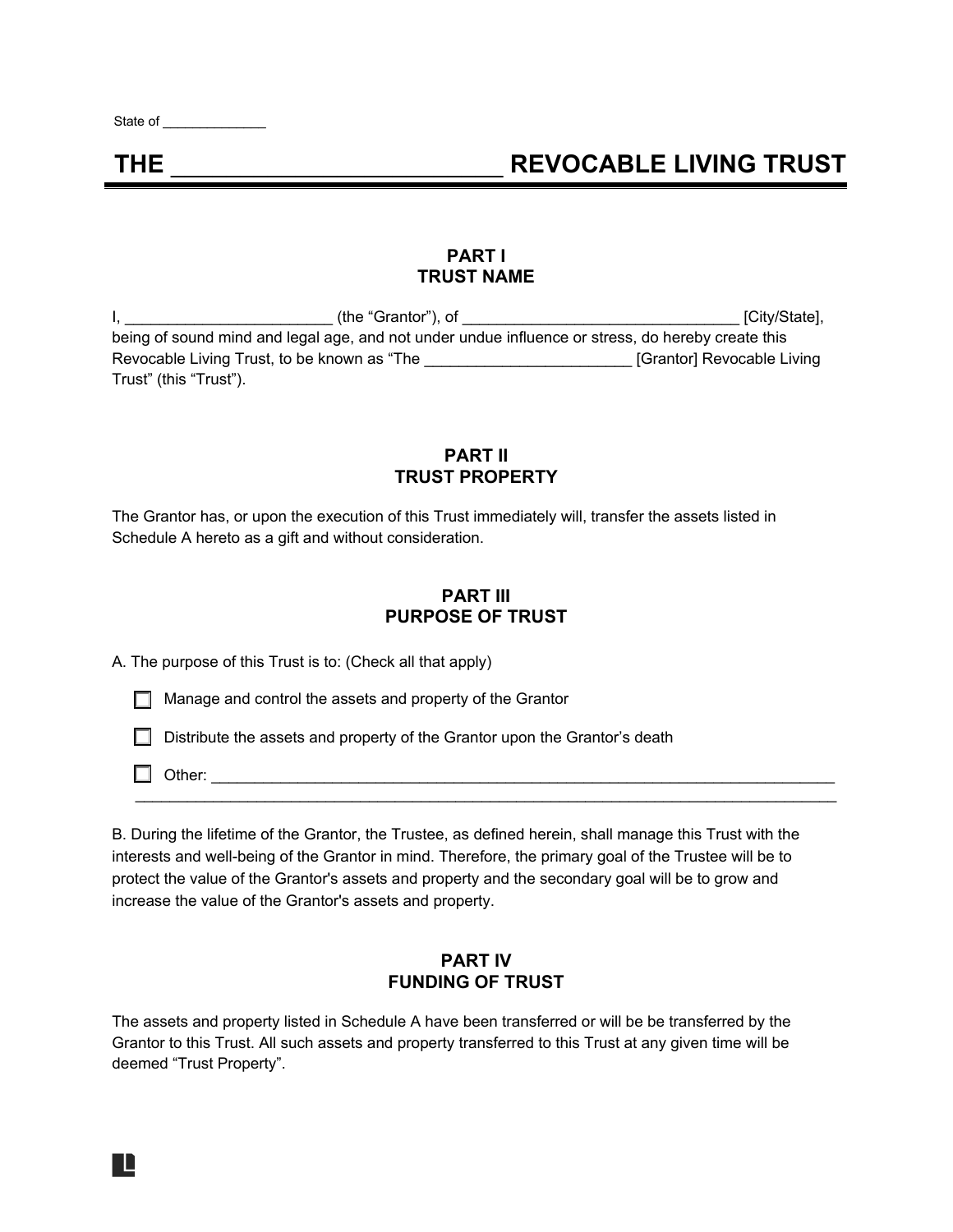#### **PART V AMENDMENT OR REVOCATION**

A. The Grantor expressly reserves the right to revoke or amend this Trust at any time during the Grantor's lifetime. A revocation must be in writing or in any manner allowed under law. Any amendment must be in writing and signed by the Grantor. This power is personal to the Grantor and cannot be assigned unless the Grantor specifically grants such authority in a power of attorney. Upon the death of the Grantor, this Trust shall become irrevocable and cannot be amended.

B. Any revocation or amendment shall only be valid upon the delivery of such revocation or amendment by the Grantor to the Trustee. The Trustee shall transfer or deliver the Trust Property, or take any other actions necessary, to facilitate the Grantor's directions in the revocation or amendment.

### **PART VI TRUSTEE**

A. The initial trustee will be: (Check one)

☐ **The Grantor.** The initial trustee will be \_\_\_\_\_\_\_\_\_\_\_\_\_\_\_\_\_\_\_\_\_\_\_\_ [Grantor] (the "Trustee"). Upon the death or incapacity of the Grantor, the trustee will be \_\_\_\_\_\_\_\_\_\_\_\_\_\_\_\_\_\_\_\_\_\_\_\_\_\_\_\_\_\_\_\_ (the "Successor Trustee").

□ A person other than the Grantor. The initial trustee will be \_\_\_\_\_\_\_\_\_\_\_\_\_\_\_\_\_\_\_\_\_\_\_\_\_\_\_\_(the "Trustee"). If the Trustee is unable or unwilling to serve, the trustee will be \_\_\_\_\_\_\_\_\_\_\_\_\_\_\_\_\_\_\_\_\_\_\_\_\_\_\_\_\_\_\_ (the "Successor Trustee").

☐ **People other than the Grantor.** The initial trustees will be \_\_\_\_\_\_\_\_\_\_\_\_\_\_\_\_\_\_\_\_\_\_\_\_\_\_\_\_\_\_\_

\_\_\_\_\_\_\_\_\_\_\_\_\_\_\_\_\_\_\_\_\_\_\_\_\_\_\_\_\_\_\_\_\_\_\_\_\_\_\_\_\_\_\_\_\_\_\_\_\_\_\_\_\_\_\_\_\_\_\_ (collectively, the "Trustee"),

who will act as co-trustees of this Trust. If the Trustee is unable or unwilling to serve, the trustee will be \_\_\_\_\_\_\_\_\_\_\_\_\_\_\_\_\_\_\_\_\_\_\_\_ (the "Successor Trustee").

B. If the Successor Trustee is unable or unwilling to serve, the backup successor trustee will be \_\_\_\_\_\_\_\_\_\_\_\_\_\_\_\_\_\_\_\_\_\_\_\_ ("Backup Successor Trustee").

C. As used in this Trust, the term "Trustee" includes all trustees and co-trustees, whether appointed now or hereafter appointed.

D. Compensation (Check one)

| The Trustee shall NOT be entitled to receive any compensation for the services performed under |
|------------------------------------------------------------------------------------------------|
| this Trust.                                                                                    |

□ The Trustee shall be entitled to receive reasonable compensation for the services performed under this Trust.

□ The Trustee shall be entitled to receive reasonable compensation in the amount of \$\_\_\_\_\_\_\_\_\_\_\_\_\_\_ for the services performed under this Trust.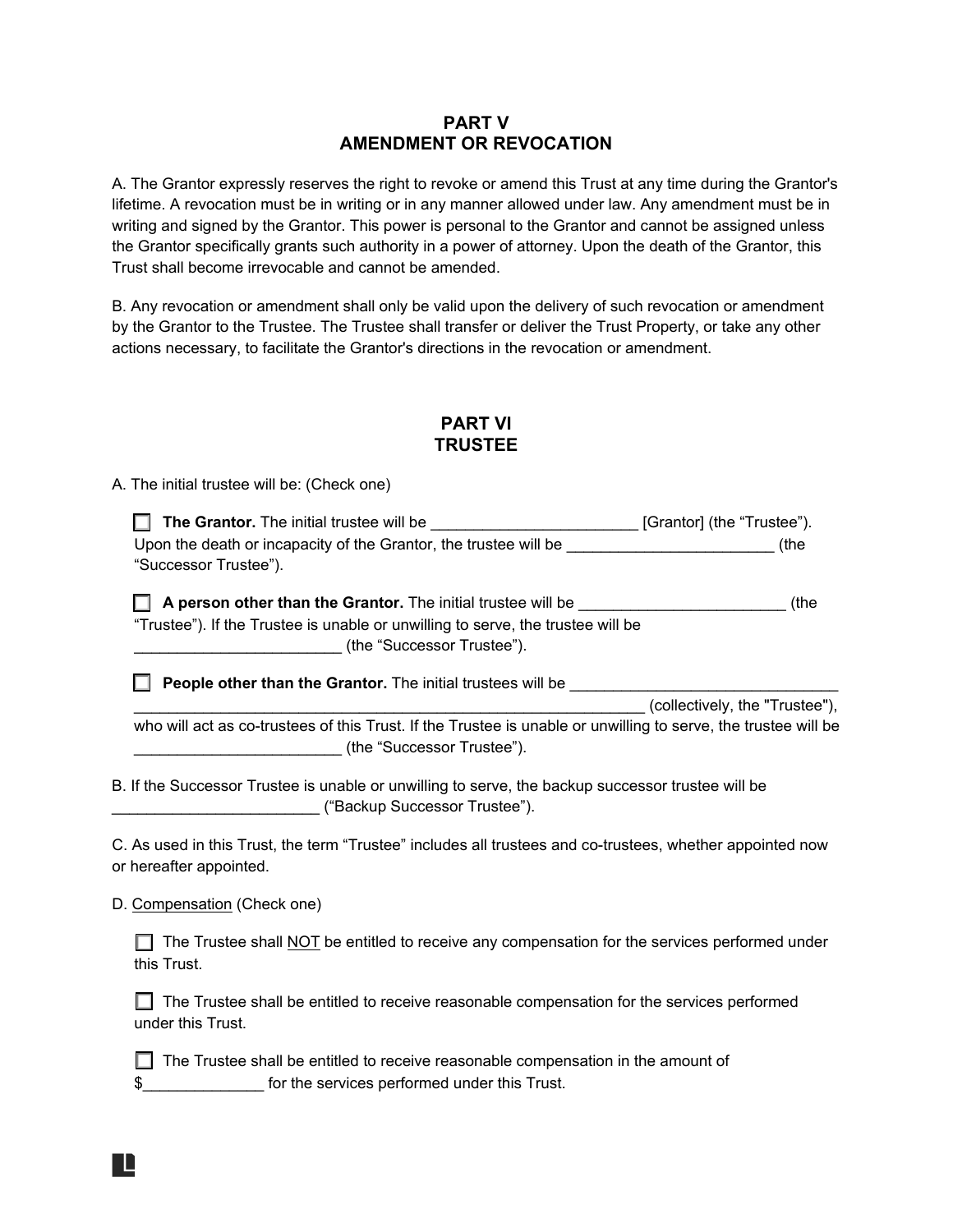E. All reasonable expenses properly incurred by the Trustee in the management of this Trust shall be reimbursed to the Trustee or paid out of the income or property of this Trust.

F. The Trustee (Check one) ☐ shall not ☐ shall be required to furnish a bond or other security for the faithful performance of his or her duties as the Trustee.

G. The Trustee will not be liable for any actions taken in good faith in the management of this Trust or for any act or failure to act of a prior Trustee. Any exercise or non-exercise of any discretionary powers by the Trustee will be binding on all parties.

#### **PART VII TRUSTEE'S POWERS**

A. The Trustee has discretionary power to act on behalf of this Trust. This discretionary power must be exercised in good faith and in accordance with the terms and purposes of this Trust. The Trustee shall always act in best interests of this Trust.

B. The Trustee shall have all powers and authority conferred to a trustee by the state's law governing this Trust.

C. The Trustee shall have all powers granted under the Uniform Trust Code, as amended, EXCEPT the following powers: (Check all that apply)

□ Collect Trust Property and accept or reject additions to Trust Property from the Grantor or any other person.

☐ Acquire or sell Trust Property, for cash or on credit, at public or private sale.

☐ Exchange, partition, or otherwise change the character of Trust Property.

☐ Deposit money belonging to this Trust in an account in a regulated financial-service institution, and open or close such account.

| Borrow money on behalf of this Trust, with or without security, and mortgage or pledge Trust<br><u>J</u> Duil |  |
|---------------------------------------------------------------------------------------------------------------|--|
| Property for a period within or extending beyond the duration of this Trust.                                  |  |

 $\Box$  With respect to an interest of this Trust in a proprietorship, partnership, limited liability company, business trust, corporation, or other form of business or enterprise, continue the business or other enterprise and take any action that may be taken by shareholders, members, or property owners, including merging, dissolving, or otherwise changing the form of business organization or contributing additional capital.

☐ With respect to stocks or other securities owned by this Trust, exercise the rights of an absolute owner, including the right to (a) vote, or give proxies to vote, with or without power of substitution, or enter into or continue a voting trust agreement, (b) hold a security in the name of a nominee or in other form without disclosure of the trust so that title may pass by delivery, (c) pay calls, assessments, and other sums chargeable or accruing against the securities, and sell or exercise stock subscription or conversion rights, and (d) deposit securities with a depository or other regulated financial-service institution.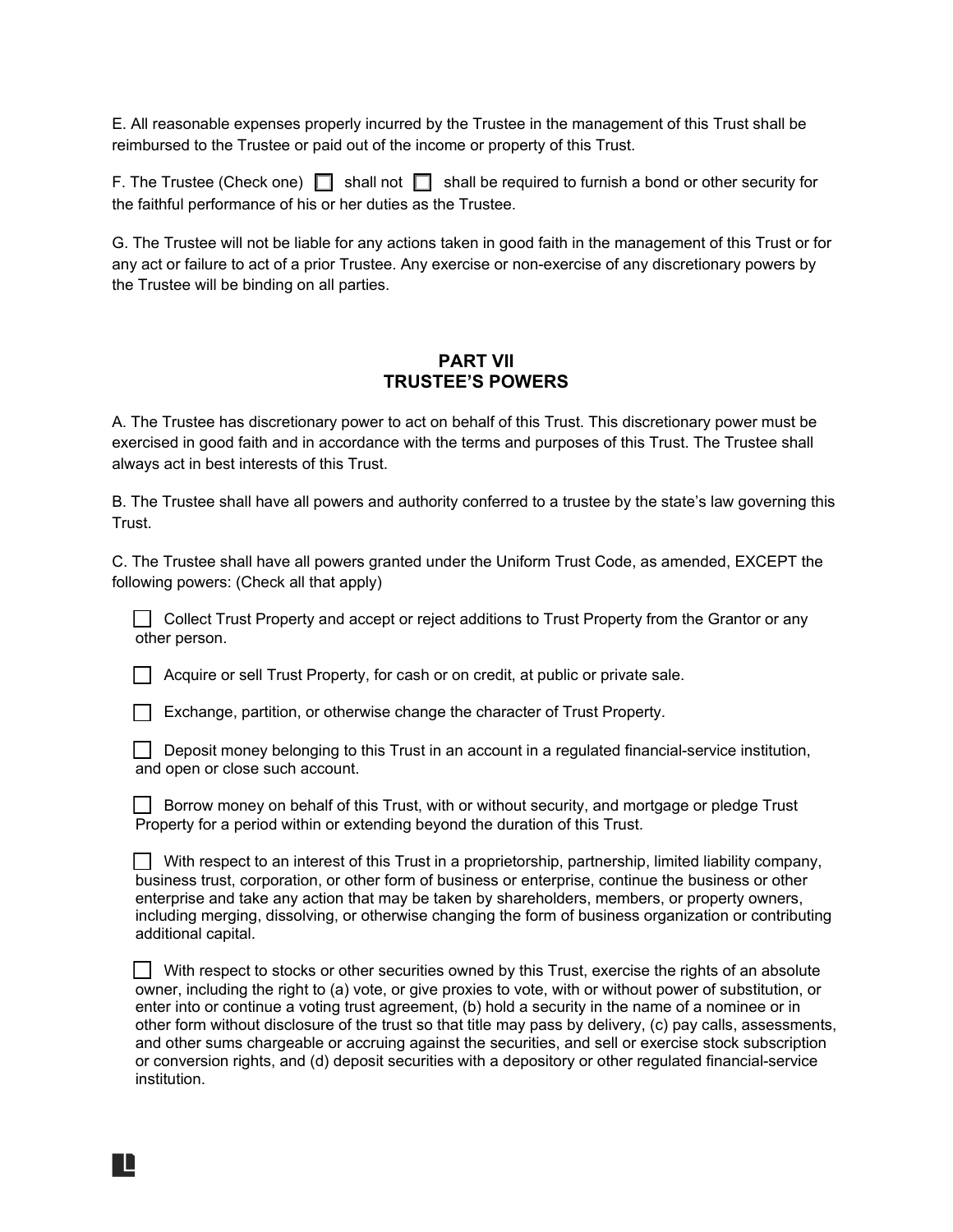☐ With respect to this Trust's interest in real property, construct, or make ordinary or extraordinary repairs to, alterations to, or improvement in, buildings or other structures, demolish improvements, raze existing or erect new party walls or buildings, subdivide or develop land, dedicate land to public use or grant public or private easements, and make or vacate plats and adjust boundaries.

☐ Enter into a lease for any purpose as lessor or lessee, including a lease or other arrangement for exploration and removal of natural resources, with or without the option to purchase or renew, for a period within or extending beyond the duration of this Trust.

☐ Grant an option involving a sale, lease, or other disposition of Trust Property or acquire an option for the acquisition of Trust Property, including an option exercisable beyond the duration of this Trust, and exercise an option so acquired.

☐ Insure Trust Property against damage or loss and insure the Trustee, the Trustee's agents, and the beneficiaries against liability arising from the administration of this Trust.

☐ Abandon or decline to administer Trust Property of no value or of insufficient value to justify its collection or continued administration.

 $\Box$  With respect to possible liability for violation of environmental law, (a) inspect or investigate property the Trustee holds or has been asked to hold, or property owned or operated by an organization in which the Trustee holds or has been asked to hold an interest, for the purpose of determining the application of environmental law with respect to the property, (b) take action to prevent, abate, or otherwise remedy any actual or potential violation of any environmental law affecting property held directly or indirectly by the Trustee, whether taken before or after the assertion of a claim or the initiation of governmental enforcement, (c) decline to accept property into this Trust or disclaim any power with respect to property that is or may be burdened with liability for violation of environmental law, (d) compromise claims against this Trust which may be asserted for an alleged violation of environmental law, and (e) pay the expense of any inspection, review, abatement, or remedial action to comply with environmental law.

| │ │ Pay or contest any claim, settle a claim by or against this Trust, and release, in whole or in part, a |  |  |  |  |
|------------------------------------------------------------------------------------------------------------|--|--|--|--|
| claim belonging to this Trust.                                                                             |  |  |  |  |

☐ Pay taxes, assessments, compensation of the Trustee and of employees and agents of this Trust, and other expenses incurred in the administration of this Trust.

 $\Box$  Exercise elections with respect to federal, state, and local taxes.

▉▊

 $\Box$  Select a mode of payment under any employee benefit or retirement plan, annuity, or life insurance payable to the Trustee, exercise rights thereunder, including exercise of the right to indemnification for expenses and against liabilities, and take appropriate action to collect the proceeds.

☐ Make loans out of Trust Property, including loans to a beneficiary on terms and conditions the Trustee considers to be fair and reasonable under circumstances, and the Trustee has a lien on future distributions for repayment of those loans.

□ Pledge Trust Property to guarantee loans made by others to the beneficiaries.

☐ Appoint a trustee to act in another jurisdiction with respect to Trust Property located in the other jurisdiction, confer upon the appointed trustee all of the powers and duties of the Trustee, require that the appointed trustee furnish security, and remove any trustee so appointed.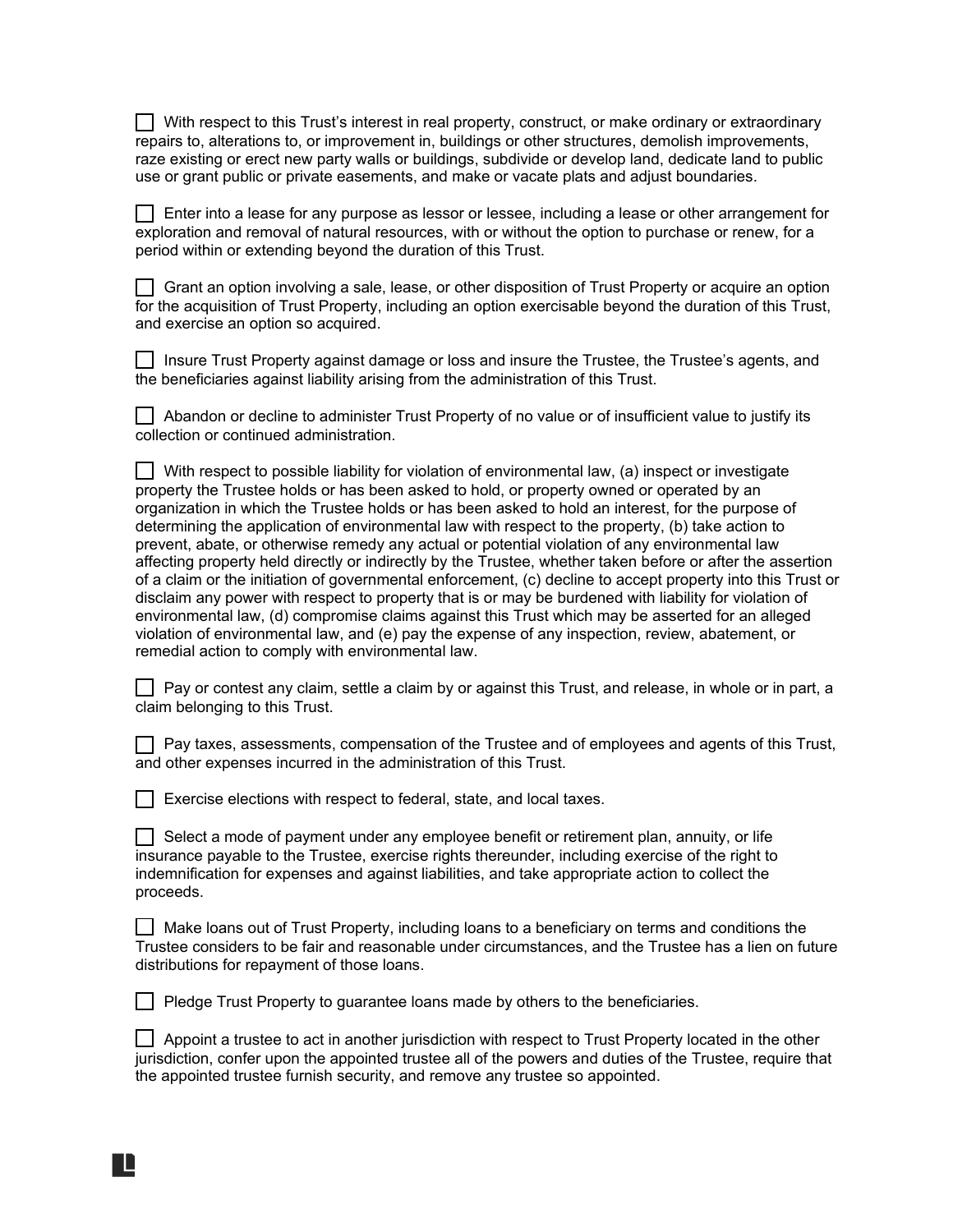$\Box$  Pay an amount distributable to a beneficiary who is under a legal disability or who the Trustee reasonably believes is incapacitated, by paying it directly to the beneficiary or applying it for the beneficiary's benefit or by (a) paying it to the beneficiary's conservator or guardian, (b) paying it to the beneficiary's custodian or custodial trustee, and for that purpose, creating a custodianship or custodial trust, (c) if the Trustee does not know of a conservator, guardian, custodian, or custodial trustee, paying it to an adult relative or other person having legal or physical care or custody of the beneficiary, to be expended on the beneficiary's behalf, or (d) managing it as a separate fund on the beneficiary's behalf, subject to the beneficiary's continuing right to withdraw the distribution.

☐ On distribution of Trust Property or the division or termination of this Trust, make distributions in divided or undivided interests, allocate particular assets in proportionate or disproportionate shares, value the Trust Property for those purposes, and adjust for resulting differences in valuation.

□ Resolve a dispute concerning the interpretation of this Trust or its administration by mediation, arbitration, or other procedure for alternative dispute resolution.

☐ Prosecute or defend an action, claim, or judicial proceeding in any jurisdiction to protect Trust Property and the Trustee in the performance of the Trustee's duties.

☐ Sign and deliver contracts and other instruments that are useful to achieve or facilitate the exercise of the Trustee's powers.

 $\Box$  On termination of this Trust, exercise the powers appropriate to wind up the administration of this Trust and distribute Trust Property to the persons entitled to it.

□ Delegate duties and powers, including hiring and/or employing accounts, lawyers, and other experts.

☐ Perform all other acts necessary for the management of this Trust.

 $\Box$  Other:

R

#### **PART VIII CHANGE OF TRUSTEE**

\_\_\_\_\_\_\_\_\_\_\_\_\_\_\_\_\_\_\_\_\_\_\_\_\_\_\_\_\_\_\_\_\_\_\_\_\_\_\_\_\_\_\_\_\_\_\_\_\_\_\_\_\_\_\_\_\_\_\_\_\_\_\_\_\_\_\_\_\_\_\_\_\_\_\_\_\_\_\_\_\_ \_\_\_\_\_\_\_\_\_\_\_\_\_\_\_\_\_\_\_\_\_\_\_\_\_\_\_\_\_\_\_\_\_\_\_\_\_\_\_\_\_\_\_\_\_\_\_\_\_\_\_\_\_\_\_\_\_\_\_\_\_\_\_\_\_\_\_\_\_\_\_\_\_\_\_\_\_\_\_\_\_ \_\_\_\_\_\_\_\_\_\_\_\_\_\_\_\_\_\_\_\_\_\_\_\_\_\_\_\_\_\_\_\_\_\_\_\_\_\_\_\_\_\_\_\_\_\_\_\_\_\_\_\_\_\_\_\_\_\_\_\_\_\_\_\_\_\_\_\_\_\_\_\_\_\_\_\_\_\_\_\_\_

A. The Trustee may resign at any time by giving at least 30 days' notice to the Grantor and the cotrustees, if any.

B. The Trustee may be removed by the Grantor at any time during the Grantor's lifetime by giving written notice to the Trustee and the co-trustees, if any. The Trustee may also be removed by a court or otherwise in accordance with applicable state laws.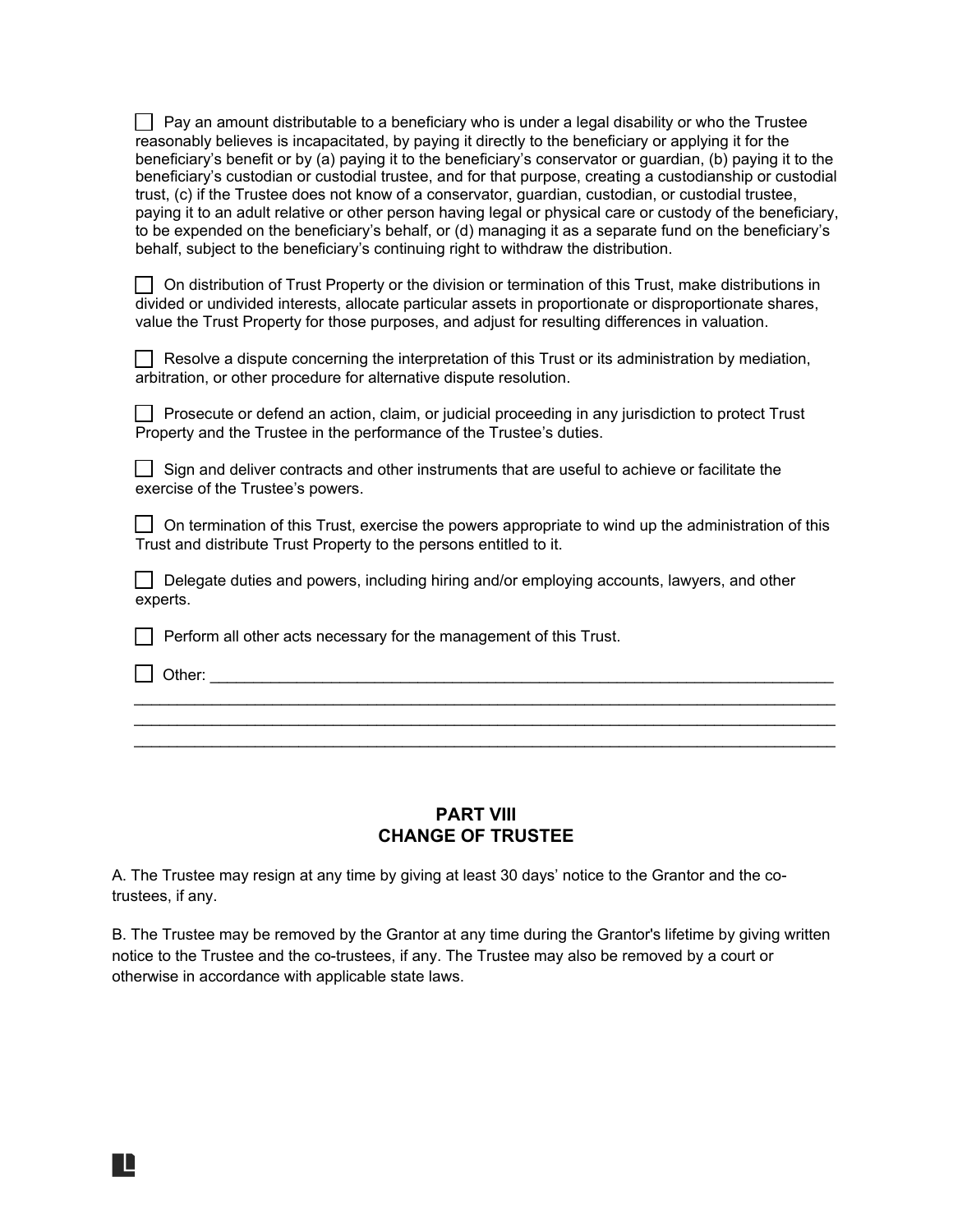#### **PART IX DISTRIBUTIONS DURING GRANTOR'S LIFETIME**

During the lifetime of the Grantor, the Trustee shall distribute to the Grantor as much of the income or interest of this Trust as requested by the Grantor, provided the Grantor is not incapacitated. If the Grantor is incapacitated, the Trustee shall distribute an amount that the Trustee determines is reasonable for the support and maintenance of the Grantor.

#### **PART X DEATH OF GRANTOR**

Upon the death of the Grantor, and after resolution and/or payment of all legal obligations, and debts, the Trustee will distribute the Trust Property in accordance with the terms of this Trust.

#### **PART XI SPECIFIC GIFTS**

 $\Box$  Specific gifts will NOT be listed.

 $\Box$  A. Upon the death of the Grantor, the Grantor intends the specific Trust Property listed in Schedule B to be distributed as described therein.

B. If a specific gift as listed in Schedule B is no longer part of the Trust Property, such specific gift shall be void.

C. If any beneficiary as named in Schedule B is no longer living at the time of distribution, such gift shall become part of the residual assets of this Trust and be distributed with the remaining residual assets.

#### **PART XII CHILDREN'S SUBTRUST**

(Check one)

 $\Box$  The Grantor does NOT have children. / The Grantor has children but does NOT want to include a subtrust for the Grantor's child(ren).

 $\Box$  The Grantor has one child.

A. Upon the death of the Grantor, the Trust Property listed in Schedule C of this Trust shall be placed in a subtrust (the "Children's Subtrust") for the Grantor's child: \_\_\_\_\_\_\_\_\_\_\_\_\_

\_\_\_\_\_\_\_\_\_\_\_\_\_\_\_\_\_\_\_\_\_\_\_\_\_\_\_\_\_\_\_\_\_\_\_\_\_\_\_\_\_\_\_\_\_\_\_\_\_\_\_\_\_\_\_\_\_\_\_, until the child: (Check one)

R

**Reaches a certain age.** Reaches the age of \_\_\_\_\_\_\_\_\_\_.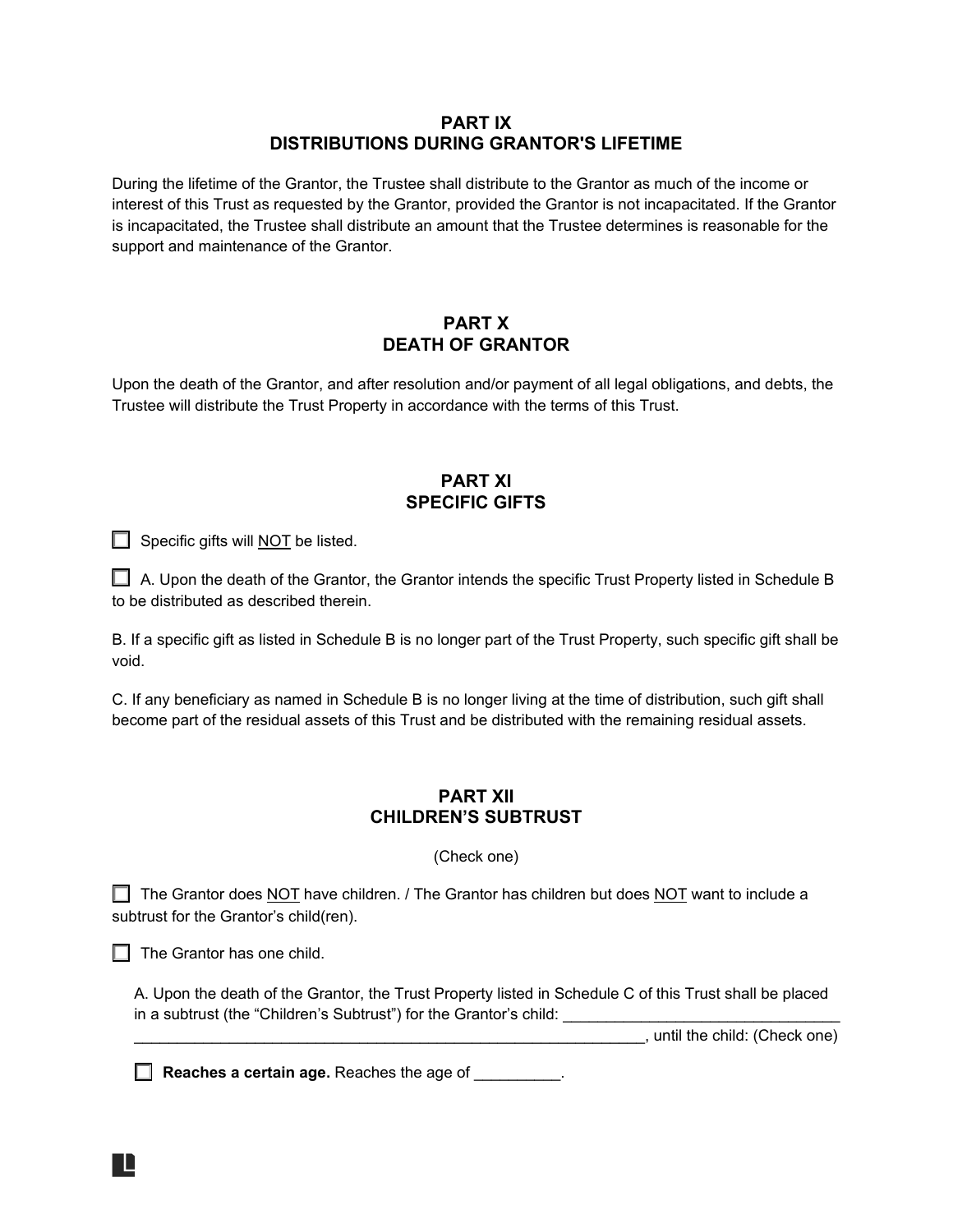□ **Reaches a certain milestone.** <u>\_\_\_\_\_\_\_\_\_\_\_\_\_\_\_\_\_\_\_\_\_\_\_\_\_\_\_\_\_\_\_\_</u> \_\_\_\_\_\_\_\_\_\_\_\_\_\_\_\_\_\_\_\_\_\_\_\_\_\_\_\_\_\_\_\_\_\_\_\_\_\_\_\_\_\_\_\_\_\_\_\_\_\_\_\_\_\_\_\_\_\_\_\_\_\_\_\_ [Describe milestone]

□ **Reaches a certain age and milestone.** Reaches the age of \_\_\_\_\_\_\_\_\_ and \_\_\_\_\_\_ [Describe milestone]

B. The Trustee shall distribute the principal or net income from the Children's Subtrust to the child as the Trustee deems is reasonable for their support, maintenance and education. The Trustee shall make distributions to the child in any amounts and at any time, at his or her discretion.

C. When the child reaches (Check one) **□** the age □ the milestone □ both the age and the milestone as described in Section A above, the Trustee shall distribute the principal and net income of the Children's Subtrust to the child and the Children's Subtrust will be terminated.

D. If the child does not survive the Grantor, the property in the Children's Subtrust shall become part of the residual assets of this Trust.

 $\Box$  The Grantor has more than one child.

A. Upon the death of the Grantor, the Trust Property listed in Schedule C of this Trust shall be placed in a subtrust (the "Children's Subtrust") for the Grantor's children: \_\_\_\_\_

\_\_\_\_\_\_\_\_\_\_\_\_\_\_\_\_\_\_\_\_\_\_\_\_\_\_\_\_\_\_\_\_\_\_\_\_\_\_\_\_\_\_\_\_\_\_\_\_\_\_\_\_\_\_\_\_\_, until each child: (Check one)

□ **Reaches a certain age.** Reaches the age of **weighted Reaches** a ☐ **Reaches a certain milestone.** \_\_\_\_\_\_\_\_\_\_\_\_\_\_\_\_\_\_\_\_\_\_\_\_\_\_\_\_\_\_\_\_\_\_\_\_\_\_\_\_\_\_\_\_\_\_\_\_\_\_\_\_\_ \_\_\_\_\_\_\_\_\_\_\_\_\_\_\_\_\_\_\_\_\_\_\_\_\_\_\_\_\_\_\_\_\_\_\_\_\_\_\_\_\_\_\_\_\_\_\_\_\_\_\_\_\_\_\_\_\_\_\_\_\_\_\_\_ [Describe milestone] □ **Reaches a certain age and milestone.** Reaches the age of \_\_\_\_\_\_\_\_\_\_ and \_\_\_\_\_\_\_\_\_ \_\_\_\_\_\_\_\_\_\_\_\_\_\_\_\_\_\_\_\_\_\_\_\_\_\_\_\_\_\_\_\_\_\_\_\_\_\_\_\_\_\_\_\_\_\_\_\_\_\_\_\_\_\_\_\_\_\_\_\_\_\_\_\_ [Describe milestone]

B. The Trustee shall distribute the principal or net income from the Children's Subtrust to the children as the Trustee deems is reasonable for their support, maintenance and education. The Trustee shall make distributions to the children in any amounts and at any time, at his or her discretion.

| C. When the youngest child reaches (Check one) $\Box$ the age $\Box$ the milestone $\Box$ both the age |
|--------------------------------------------------------------------------------------------------------|
| and the milestone as described in Section A above, the Trustee shall distribute the principal and net  |
| income of the Children's Subtrust to the children in equal shares and the Children's Subtrust will be  |
| terminated.                                                                                            |

D. If no children survive the Grantor, the property in the Children's Subtrust shall become part of the residual assets of this Trust.

#### **PART XII BENEFICIARIES**

A. Any Trust Property not otherwise distributed under the terms of this Trust or other residual assets of this Trust shall be distributed as described in Schedule D hereto.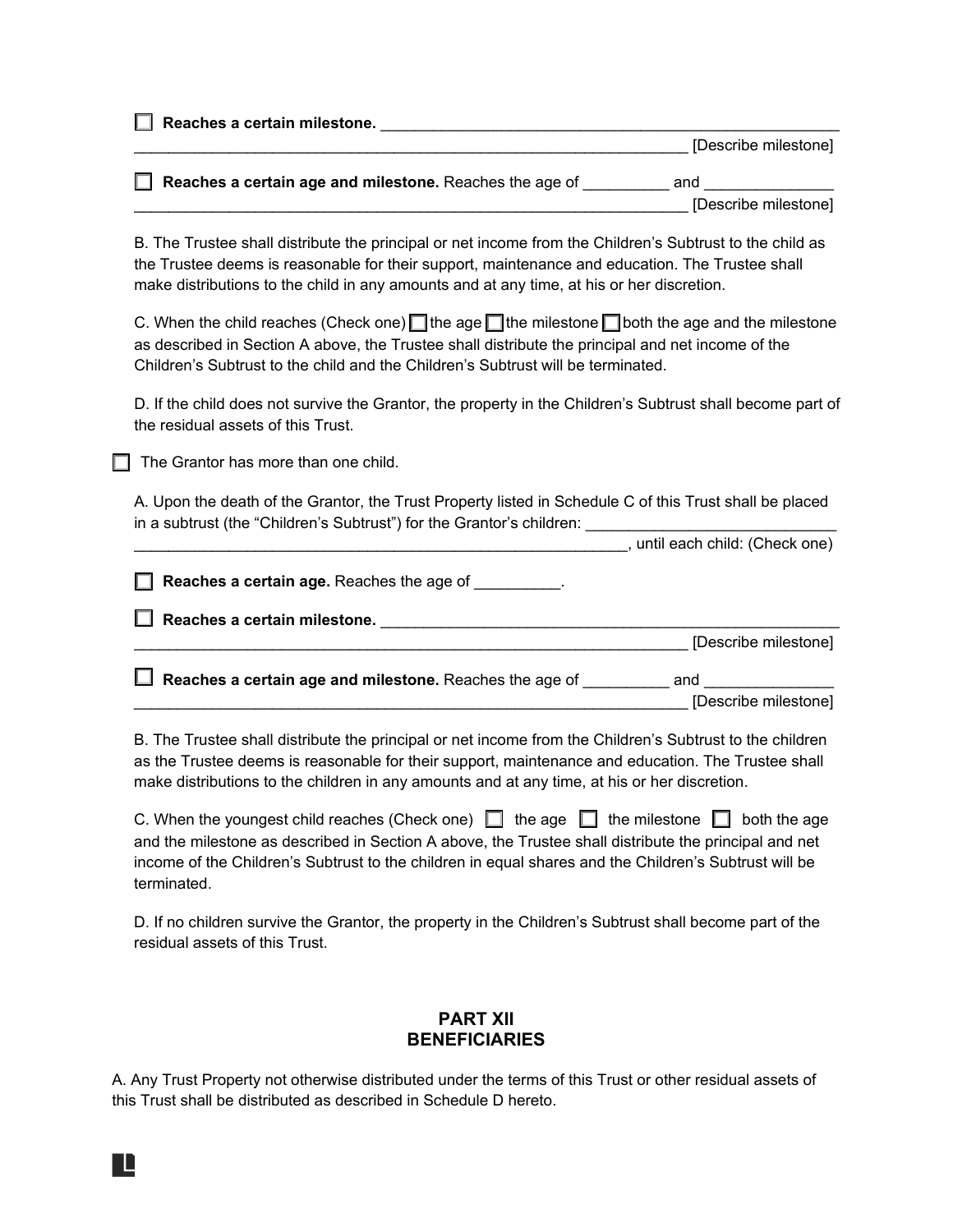B. Any beneficiary named in Schedule D must survive the Grantor by at least 30 days to receive the distribution of Trust Property. If a beneficiary does not survive the Grantor by at least 30 days, that beneficiary's Trust Property shall become part of the residual assets of this Trust.

C. If any Trust Property is left to two or more beneficiaries, such beneficiaries share the distribution equally, unless stated otherwise.

D. If any individual is not left property or is otherwise omitted from this Trust, such omission is intentional.

#### **PART XIII PET TRUST**

(Check one)

☐ The Grantor does NOT have pets. / Upon the death of the Grantor, NO amount shall be taken from the Trust Property and set aside for the care of the Grantor's pets.

 $\Box$  Upon the death of the Grantor, a sum in the amount of \$ shall be taken from the Trust Property and set aside for the care of the Grantor's pets.

#### **PART XIV MISCELLANEOUS**

A. All transfers or distributions to minors made under this Trust are subject to the Uniform Transfers to Minors Act.

B. All Trust Property will pass to the designated beneficiary subject to any mortgage, encumbrance or lien on such Trust Property. The beneficiary shall not be entitled to additional payment from this Trust to cover such mortgage, encumbrance or lien.

C. If the income or principal of the Trust Property is insufficient to satisfy the distributions as prescribed in this Trust, the Trustee shall, in his or her sole discretion, determine the priority and order of distributions.

D. The Trustee shall provide an accounting to the beneficiaries on an annual basis or as otherwise required by law detailing all income, payments and other transactions of this Trust.

E. If the Trustee determines that the income and/or principal of the Trust Property is de minimus or insufficient to justify the cost of administration, the Trustee, in his or her sole discretion, may terminate this Trust. Upon terminating this Trust, the Trustee shall distribute the proportionate shares of the Trust Property to the designated beneficiaries and relieved of his or her duties herein.

F. Except as otherwise provided herein or by law, no beneficiary's interest under this Trust may be assigned, alienated, pledged, attached, or otherwise encumbered, including claims of creditors or claims for alimony or support, whether voluntary or involuntary, until final distribution of such interest has been made by the Trustee.

R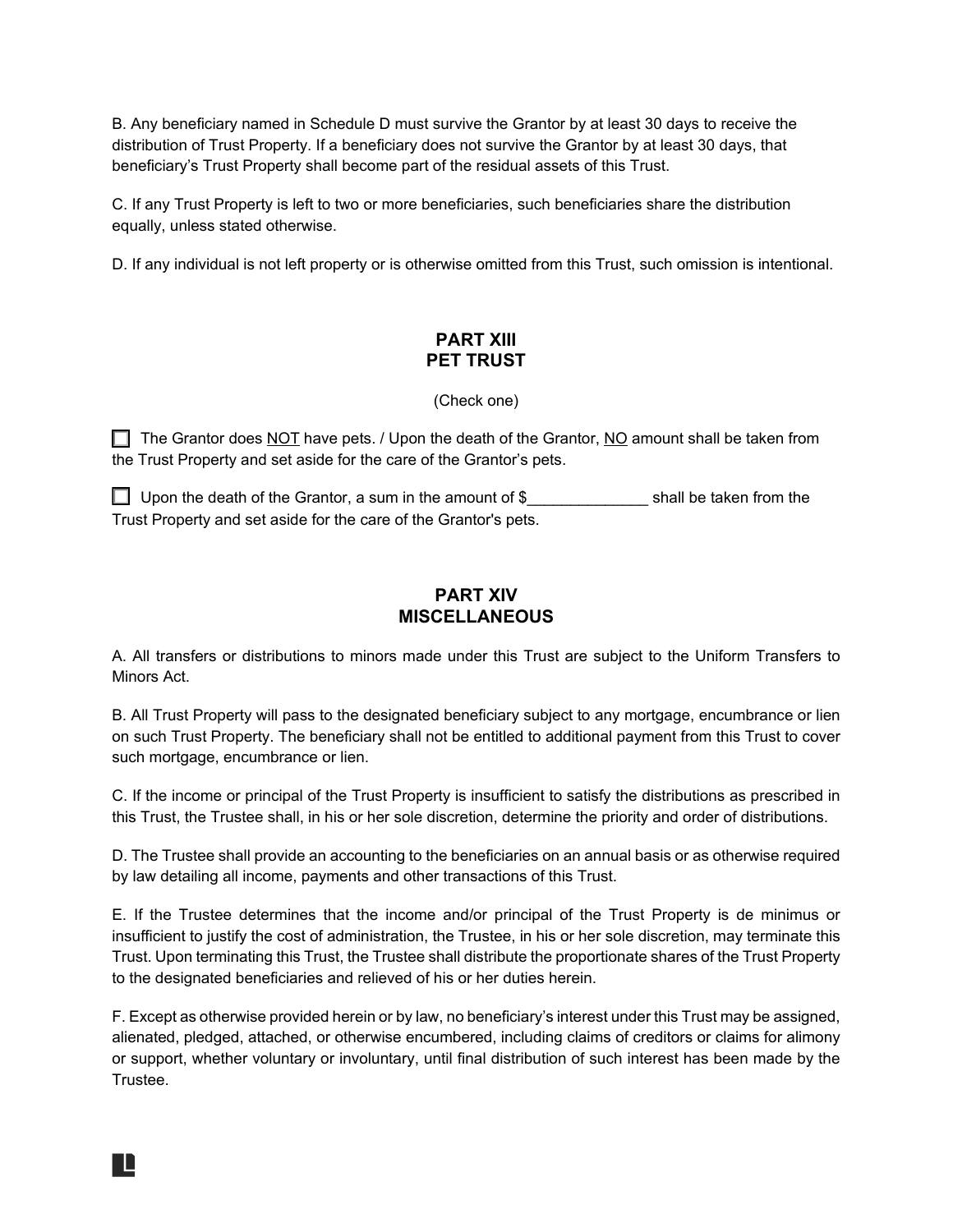G. If the Trust Property includes the Grantor's principal residence, the Grantor will retain the right to possess and occupy the residence free of charge (including rent and taxes) during his or her lifetime, so that the Grantor may retain a beneficial interest in the residence and maintain eligibility for any state homestead tax exemption he or she may qualify for.

H. The Trustee may present a signed and notarized certificate or trust or abstract of trust as proof of the existence of this Trust and the facts stated in such certificate or abstract when necessary for conducting the business of this Trust.

I. Throughout this Trust, except where the context otherwise requires, the masculine gender shall be deemed to include the feminine and the neuter, and the singular number shall be deemed to include the plural, and vice versa.

J. The remaining provisions of this Trust continue to be in full force and effect if any provisions of this Trust are deemed unenforceable.

K. This Trust will be construed in accordance with the laws of the State of **with the laws** of the State of **with the laws** 

Grantor Signature

H

\_\_\_\_\_\_\_\_\_\_\_\_\_\_\_\_\_\_\_\_\_\_\_\_\_\_\_\_\_\_\_\_\_\_\_\_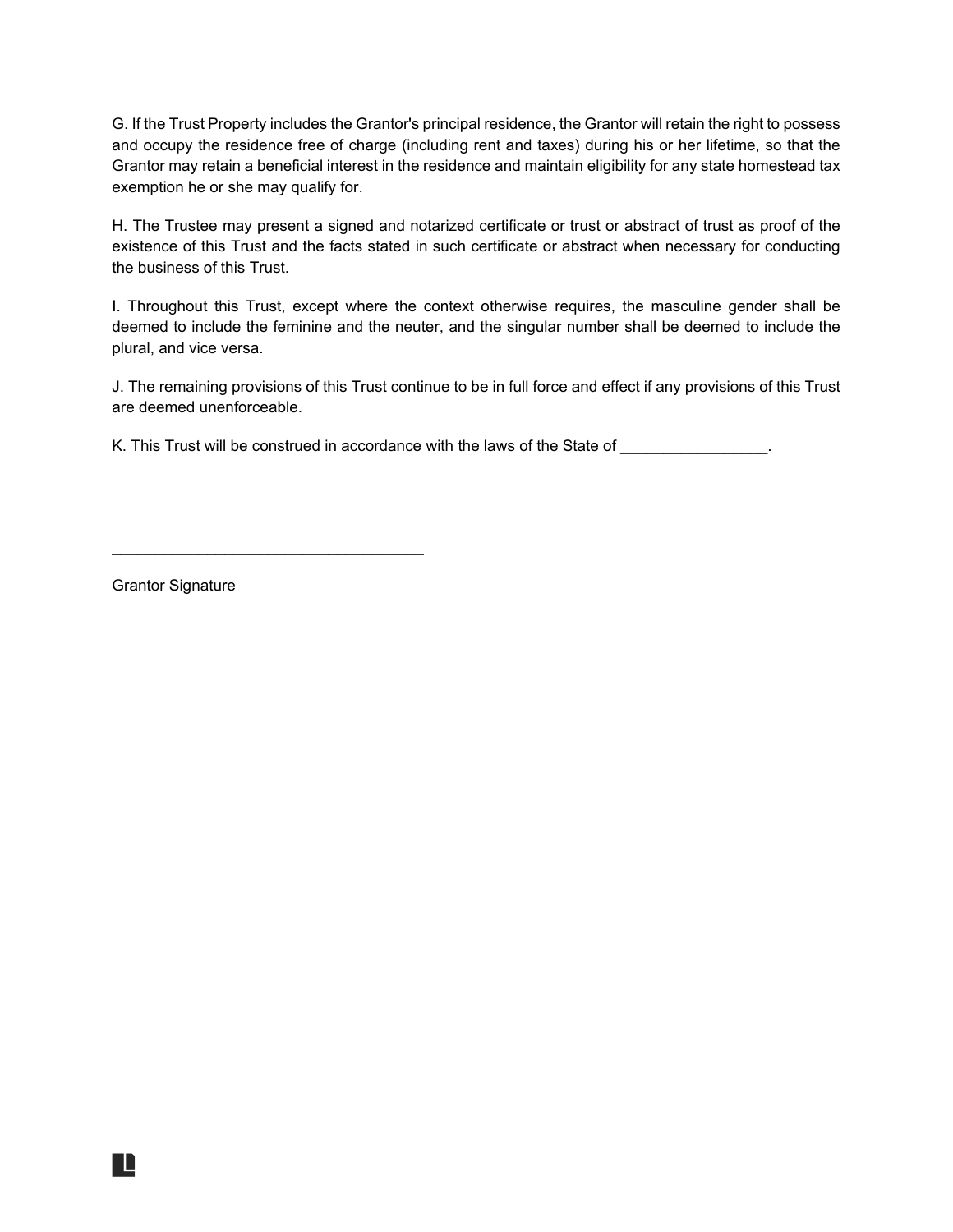## **Schedule A**

## **TRUST PROPERTY**

|                                                                                           | [Description of property] |
|-------------------------------------------------------------------------------------------|---------------------------|
|                                                                                           |                           |
|                                                                                           | [Description of property] |
| the control of the control of the control of the control of the control of the control of | [Description of property] |
| <u> 1980 - Jan James James Santan (j. 1980)</u>                                           | [Description of property] |
|                                                                                           |                           |
|                                                                                           | [Description of property] |

Ŀ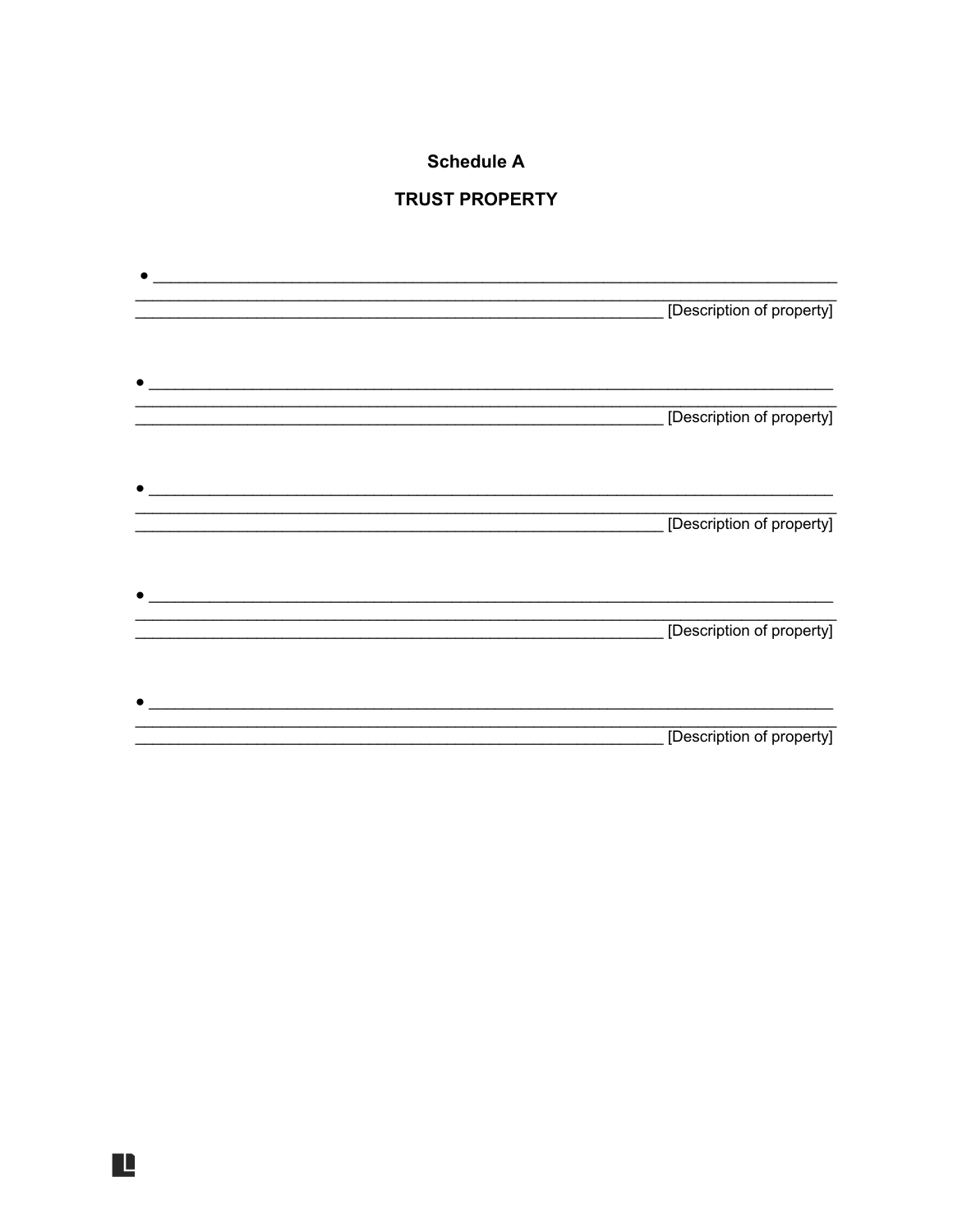## **Schedule B**

## **SPECIFIC GIFTS**

| the control of the control of the control of the control of the control of the control of |  |
|-------------------------------------------------------------------------------------------|--|
|                                                                                           |  |
|                                                                                           |  |
| $\bullet$                                                                                 |  |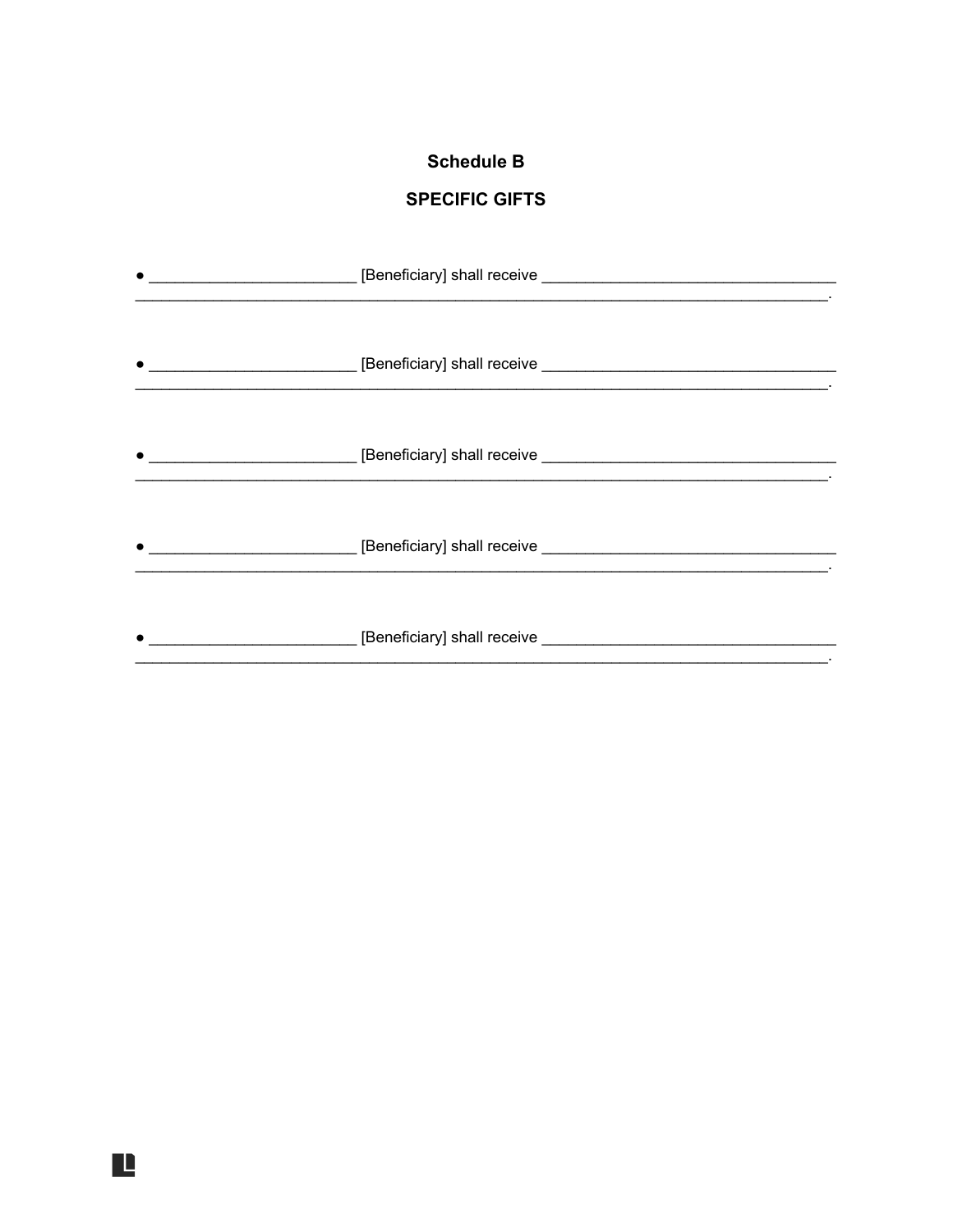## **Schedule C**

## **CHILDREN'S SUBTRUST**

| <u> 1980 - Jan James James James James James James James James James James James James James James James James J</u> |                                    |
|----------------------------------------------------------------------------------------------------------------------|------------------------------------|
|                                                                                                                      | [Description of subtrust property] |
|                                                                                                                      | [Description of subtrust property] |
|                                                                                                                      | [Description of subtrust property] |
|                                                                                                                      | [Description of subtrust property] |
|                                                                                                                      |                                    |
|                                                                                                                      | [Description of subtrust property] |

L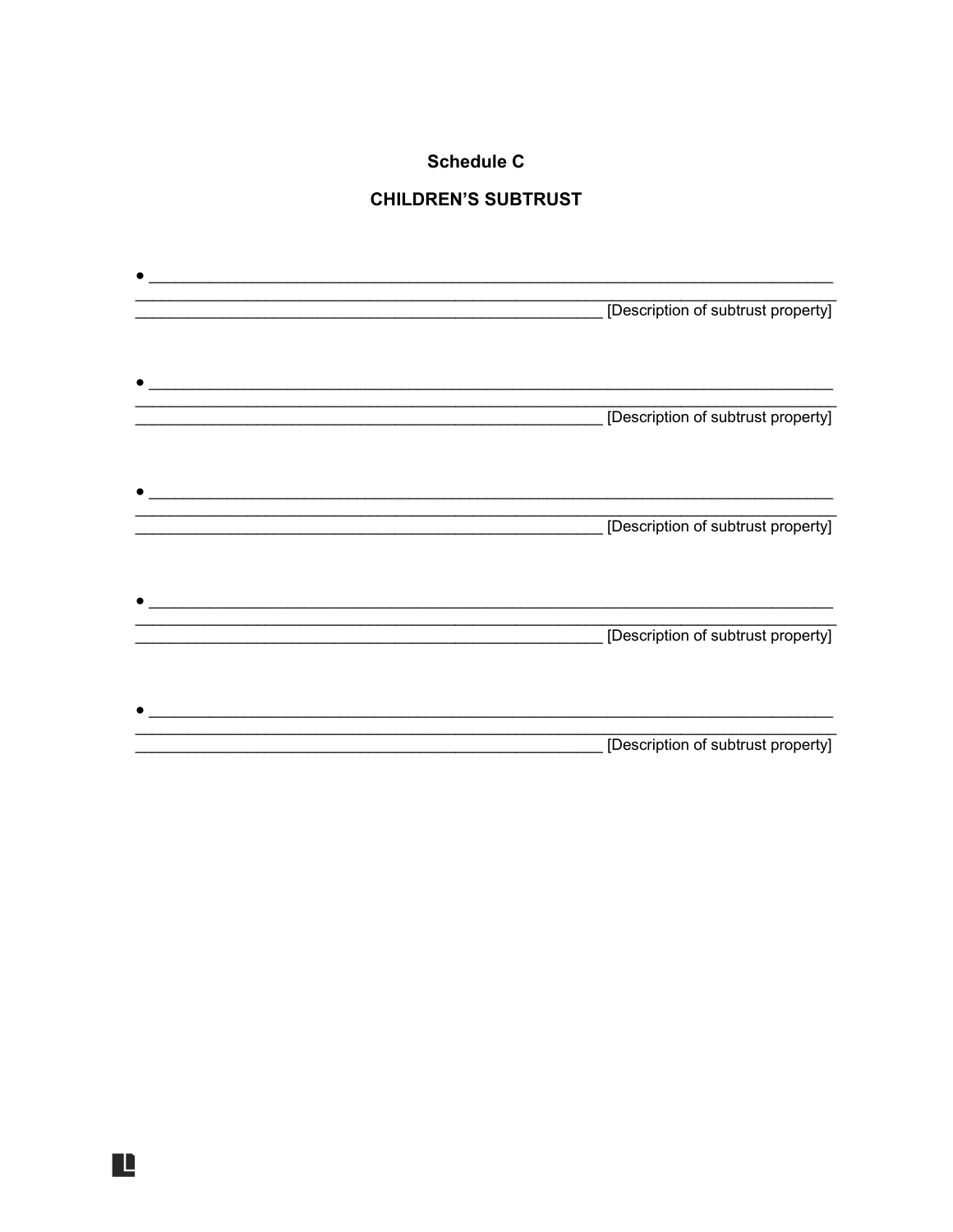## **Schedule D**

## **BENEFICIARIES**

| Property. | ___ [Beneficiary] shall receive _________% of the remaining Trust                         |  |
|-----------|-------------------------------------------------------------------------------------------|--|
| Property. | __________________________[Beneficiary] shall receive ___________% of the remaining Trust |  |
| Property. | ________________________[Beneficiary] shall receive __________% of the remaining Trust    |  |
| Property. | _________________________[Beneficiary] shall receive __________% of the remaining Trust   |  |
| Property. | ___ [Beneficiary] shall receive _________% of the remaining Trust                         |  |

Ŀ